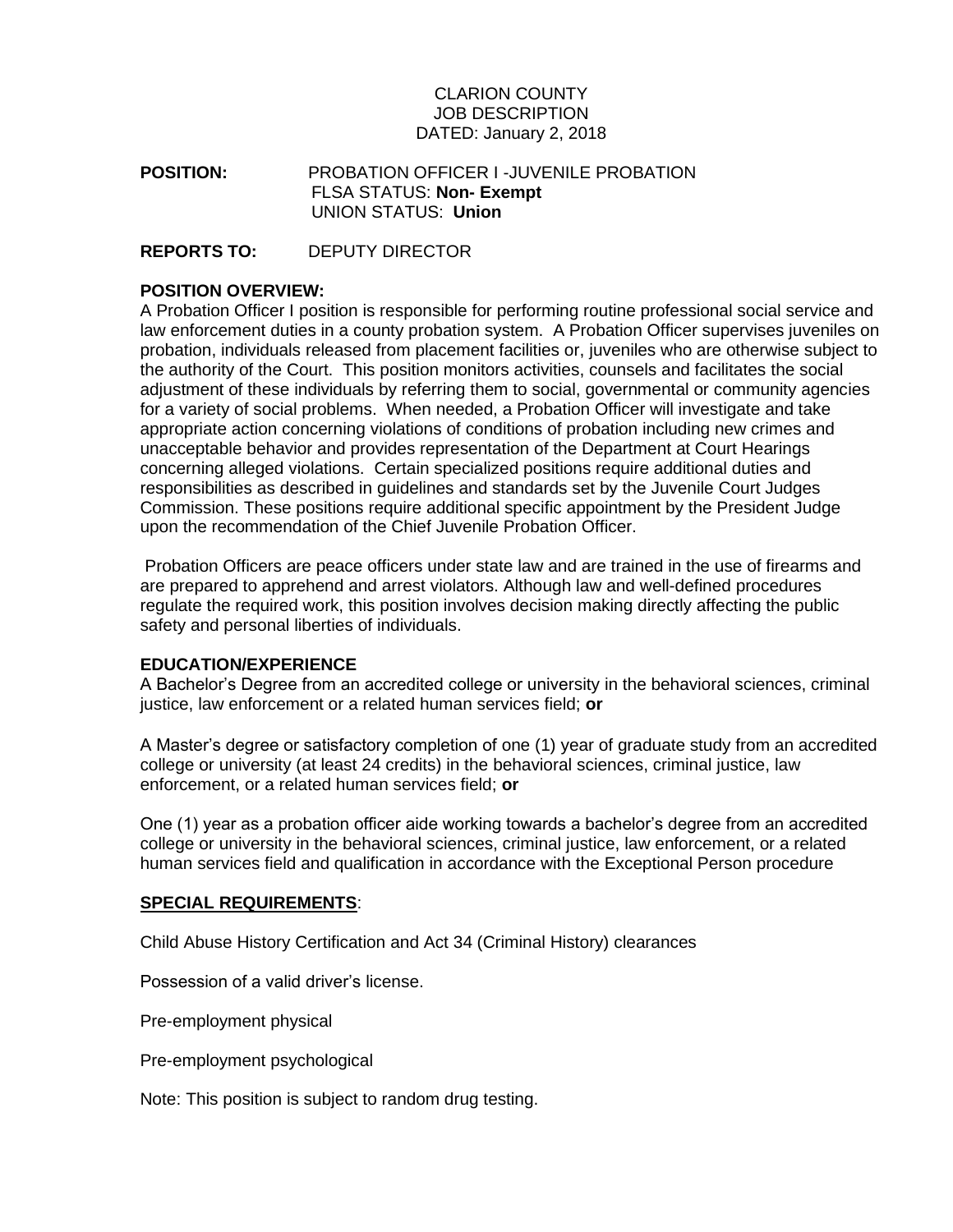# **EMPLOYMENT STANDARDS:**

To perform this job successfully, an individual must possess the knowledge and ability to apply casework principles and practices and interpret and apply federal, state, and local laws, legal codes, court procedures and executive orders affecting juvenile probation practices. Also, some knowledge is needed of criminology, penology and the structure and functions of the components of the judicial system; human behavior and the ability to distinguish between normal and dysfunctional behavior/ personality; community resources and the ability to determine appropriate resources for assessment and treatment of physical, mental, and social disorders; operation of a personal computer, basic software programs and other office equipment; drugs, addiction, and drug testing methods. Ability is required to positively and effectively influence offenders; to maintain cooperative and positive work relationships both internally with co-workers and externally with other agencies; to function independently and manage one's time effectively; to gather and analyze facts and consider all outcomes before decisions or recommendations are made; to speak and understand the English language; to orally and in writing present ideas, thoughts , facts, logically and clearly in a concise manner utilizing appropriate language skills and grammar; to listen and combine pieces of information to form general conclusions or identify problems; to maintain confidentiality in regard to offender information and records. The willingness and ability to travel as needed to perform all job-related functions. The willingness and ability to be trained in the use of firearms and to be certified to carry a firearm.

# **ESSENTIAL DUTIES AND RESPONSIBILITIES:**

An employee in this classification is responsible for performing assignments that are technical in nature and are carried out in accordance with probation and parole practices, procedures and precedents and any applicable legal standards or regulations. Specific job duties include the following:

- Inform juvenile offenders of conditions of probation such as office visits, costs, fines, and restitution payments, educational, treatment and employment stipulations.
- Counsel offenders and provide supportive services to help offenders with their personal, social, and economic adjustment to the community. Discuss with offenders how issues such as anger and addiction play roles in delinquent behavior.
- Arrange for social assistance and other post release services such as employment, housing, education, and counseling.
- Arrange for medical, mental health or substance abuse treatment services according to individual needs and/or court orders and maintain working relationships with those agencies.
- Develop case plans for assigned juvenile offenders establishing goals and objectives based on risk and needs.
- Evaluate their progress in accomplishing goals and objectives and maintaining the terms specified in their conditions of probation, including attendance at FARM, SAP, CASSP, IEP, and other meetings as necessary.
- Investigate alleged probation violations using interviews, surveillance, and search and seizure.
- Gather information about offender's backgrounds by talking to offenders, families and friends and other people with relevant information.
- Prepare and maintain a case folder for each assigned juvenile offender and record and file documents according to established procedures.
- Maintain a chronological record in the JCMS system of all direct contact with juvenile offenders as well as collateral contacts with parents, school officials, service providers, etc.
- Write reports describing offender's progress. Make recommendations for remedial action or court action when terms of probation are not complied with.
- Conduct Social History investigations and prepare a written factual report with recommendations for the Court's use in dispositional proceedings and prepare written summaries and placement review reports as directed.